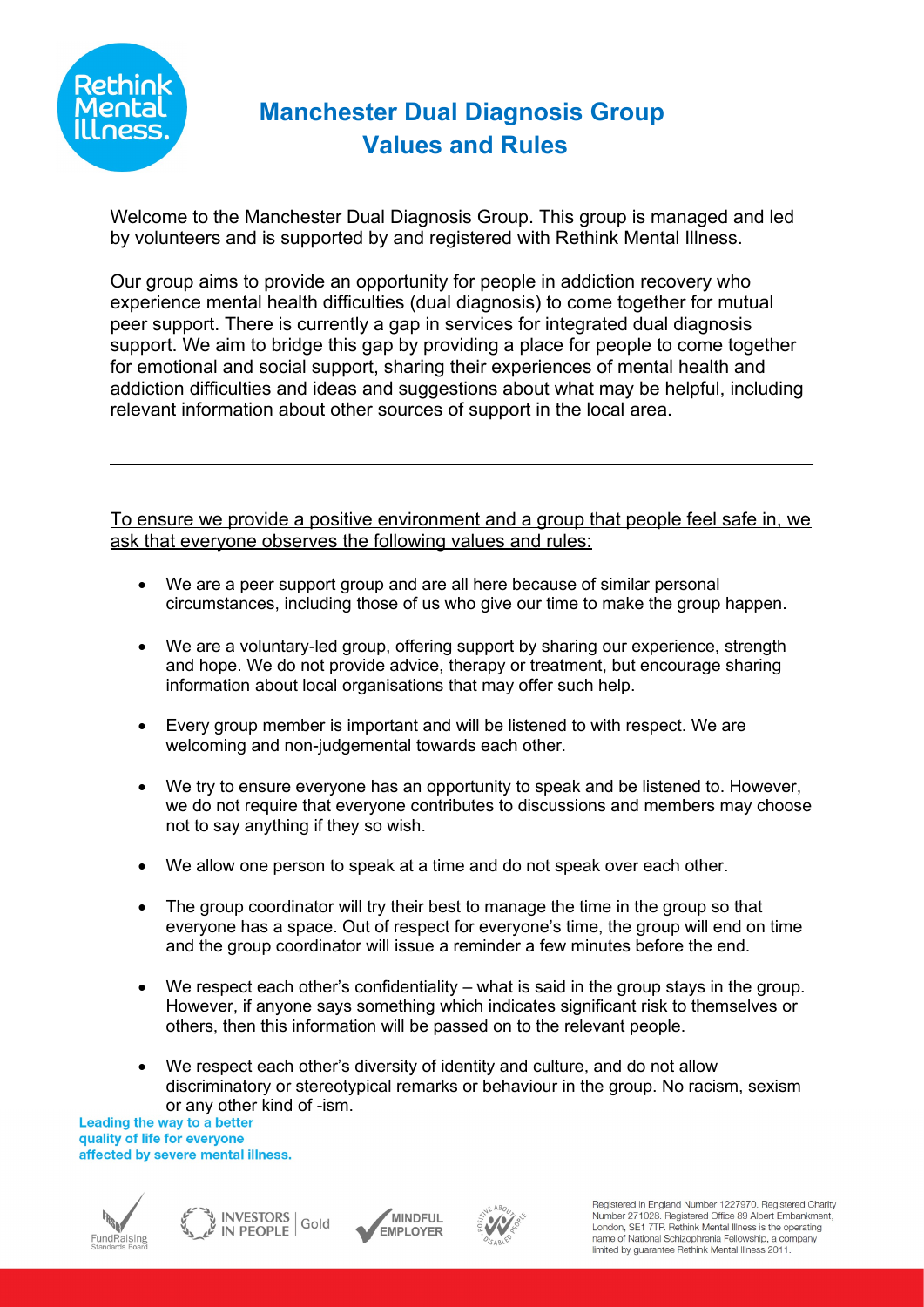

## **Manchester Dual Diagnosis Group Values and Rules**

- We respect each other's diversity of thought and opinion we may not always agree with each other, but we uphold each other's right to self-expression and value everyone's contributions equally. If we disagree with a point someone makes, then it is the point we disagree with, not the person.
- We are mindful of the content of what we share, as it could potentially be distressing or triggering for others, and in such cases we will forewarn the group.
- We respect each other's individuality whilst we may have similar experiences, we will still have differences in our situations and we are all unique.
- We respect that "recovery" with regard to mental health and addiction may mean different things to different people, and that we may be at different places in our individual journeys. We do not seek to impose any one model or philosophy of recovery on anyone. We also acknowledge that some of us may not accept the current discourse around "recovery" and may have different beliefs.
- No swearing, bullying, intimidating, violent, aggressive or threatening language or behaviour to be used. This includes quotation of such language by other people as it may cause distress.
- Members must not come to the group intoxicated or having used any illicit substances. If they do, they will be required to leave that meeting of the group, but may come to future meetings when they are sober.
- For face-to-face meetings, smoking and e-cigarettes are not permitted inside the building, please go outside.
- We come to the group to discuss issues relating to mental health and addiction recovery. Questions about a group member's personal life (for example religion, sexuality) should only be raised by the individual concerned, should they wish to.
- We keep the focus of the discussion on our issues relating to dual diagnosis only. We avoid off-topic discussions, particularly of controversial subjects such as politics, religion and current events, unless these are directly relevant to our issues. If so, we keep the focus on how they affect us on a personal level.
- We respect each other's right to privacy and anonymity and comply with safeguarding and data protection policies. Therefore, all members will refrain from posting of personal information or photos of other group members on social media sites and all other public domains without the consent of those concerned. You will need to have written consent for using photographs.

Leading the way to a better quality of life for everyone affected by severe mental illness.









Registered in England Number 1227970, Registered Charity Number 271028. Registered Office 89 Albert Embankment, London, SE1 7TP, Bethink Mental Illness is the operating name of National Schizophrenia Fellowship, a company limited by guarantee Rethink Mental Illness 2011.